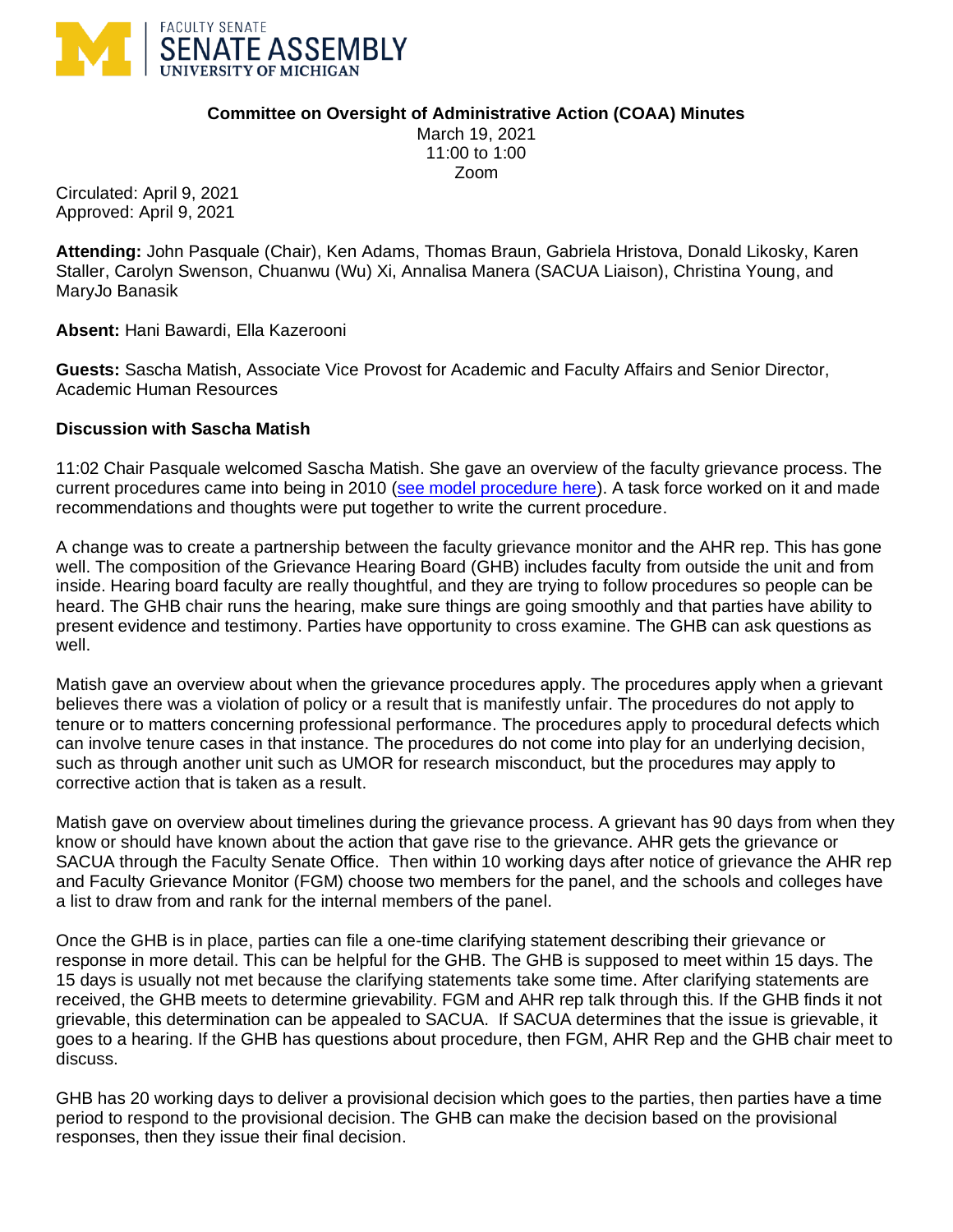

The parties can appeal the decision within 20 working days of the final decision. Dean or director or provost has to send a response within 30 working days.

Questions were brought forward by committee members:

Q: Who can a grievance be brought against?

A: Dean or director or chair

Q: How many cases are received per year?

A: Largest was 8 years ago – there were 6. Most of the time there is one or two.

Grievants can bring an advisor whether this be a lawyer or a colleague. They can't present the case. The grievant is responsible for arguing their own case. A lawyer can't advocate or speak on behalf of the grievant.

Q: Are the procedures different for the three campuses?

A: The procedures were described for AA campus only. Flint and Dearborn have their own procedures.

Q: It is not possible to file a grievance against the provost if the provost overturns a promotion recommendation?

A: No, the procedures are not available for grievances concerning provost decisions.

It was noted that enforcement or implementation has been an issue. It was suggested that the Ombuds could potentially provide insights about enforcement concerns.

The committee discussed exit interviews.

Member Braun mentioned ADVANCE [\(https://advance.umich.edu\)](https://advance.umich.edu/). Website manages faculty life.

Q: Where does work reside after the process?

A: Once a decision is made, it goes to the parties. Decisions are not published. The hearing process is private between the parties. The units take the decision and they take it from there. The Faculty Senate Office has access to a spreadsheet with some brief information.

Q: Is there a follow up to make sure things are happening in a positive manner after a grievance? A: No there is not follow up.

It was noted that the resources of the grievant and respondent are uneven. A grievant who wishes to have an attorney must pay for their own attorney out of pocket, but respondents are provided with an attorney through OGC.

Matish indicated that usually the grievant and respondent do not come with an attorney. They usually come alone or with a non-attorney advisor. She confirmed that grievants pay for their own attorneys, and deans receive representation from OGC.

The committee discussed whether there could be bias on a GHB. Matish stated that each school/college has a model procedure. There is a list of a university-wide panel for two external spots which are chosen by FGM and AHR – this minimizes bias.

Member Braun asked whether GHB members are protected. Some faculty work across units. Matish stated that when the rankings are done to select members for the GHB, bias is considered. People who have any connection to the issue at hand should not be selected.

Member Staller indicated that selection does not take into account gender, race, etc. which can result in underlying bias. Matish stated that she welcomes feedback on how to recruit faculty to serve on FGBs.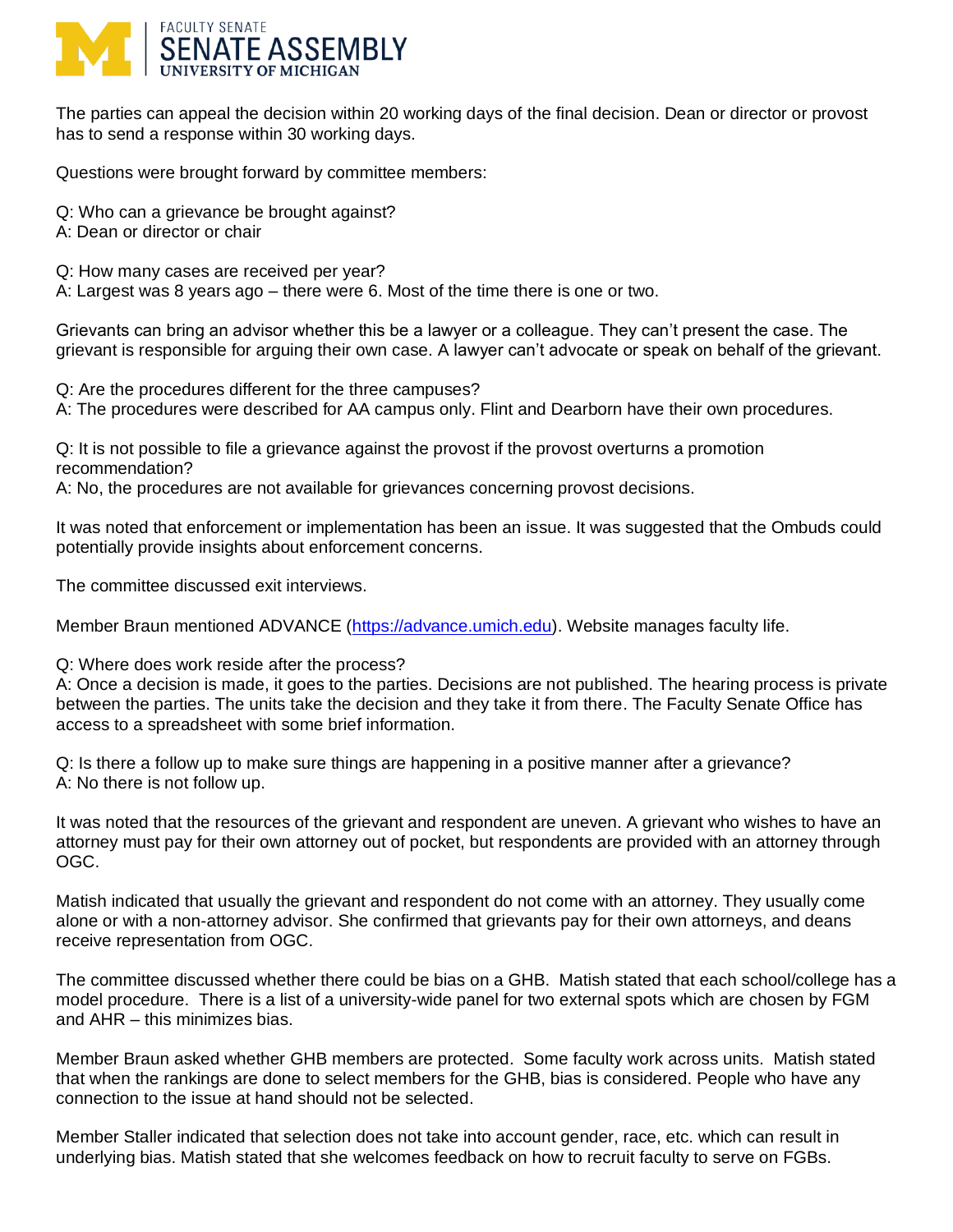

Schools and colleges make decisions concerning how faculty will be selected to serve on the university-wide panel.

Q: Can associate chairs, associate deans have grievances filed against them?

A: Grievances can be filed against associate deans if that person made the decision. She referenced section 1.03 of the Model Procedure. You cannot file a grievance against a fellow faculty member.

Matish indicated that when a decision is rendered but is not followed through her office wants to know.

Q: Is participation on a GHB anonymous? How can names of participants be released? A: AHR doesn't release the results. She suspects that a FOIA request for a grievance decision may produce some information, and names of GHB members may not be redacted.

Member Braun inquired about strengths and targeted areas to improve and strengthen the process. Matish indicated that training for GHBs would be helpful. It is also difficult to get GHB members in place quickly because faculty are very busy. She noted that a strength is the partnership of the FGM and AHR rep who work together to answer procedural questions.

12:00 Matish left the meeting

## **Summary of this year's work and synopsis of current progress/recommendations for SACUA**

The group discussed topics for the committee report. Revising the faculty grievance procedure could be a recommendation.

Chair Pasquale suggested questions for SACUA:

1. The question of grieving a reversal of tenure at the provost level – it is not possible to file a grievance against the provost. What is the alternative mechanism if there is an issue?

- 2. Codifying exit interviews.
- 3. Follow up with units on grievance decisions that are made.

4. Concept of attorneys and equity – admins bring OGC and faculty member brings their own at their own cost.

There was discussion about checking with the faculty member who presented to the group who has left to see if he is willing to discuss this issue further.

Process in the room was effective from experience on FHB. Training is a good idea. Nothing is implemented. If you want to challenge it goes to the next highest level – it is difficult for people to go above the chair.

Member Swenson expressed agreement with Chair Pasquale's points. She also noted that there are faculty that work with the provost's office on tenure decisions, but they are not publicly known.

There are no written rules at the provost level that describes the process.

It was noted that time sensitivity is often a larger problem with faculty. Deans often don't have the same time constraints.

SACUA is a parallel system with AHR – SACUA may be in a position to follow up with the grievant concerning implementation.

There is intersectionality between OIE process and the grievance process – decisions are independently